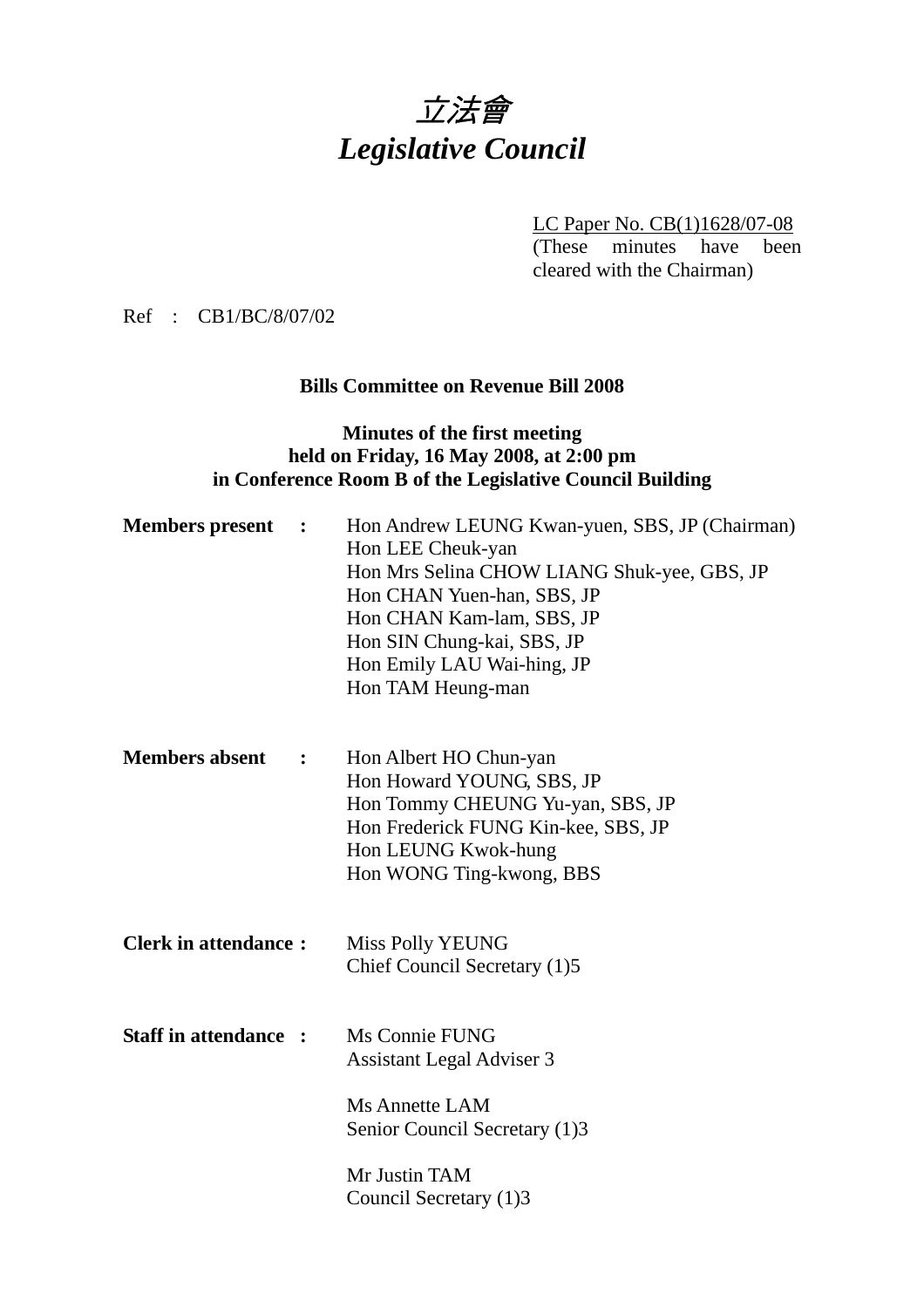# Ms Sharon CHAN Legislative Assistant (1)8

#### **I Election of Chairman**  Action

 $\overline{\phantom{a}}$ 

 Miss CHAN Yuen-han, the member who had the highest precedence in the Council among the members of the Bills Committee present, presided over the election of the Chairman of the Bills Committee. She invited nominations for the chairmanship of the Bills Committee.

2. Mr Andrew LEUNG Kwan-yuen was nominated by Mr SIN Chung-kai and seconded by Miss CHAN Yuen-han and Ms Emily LAU. Mr LEUNG accepted the nomination. There being no other nominations, Mr Andrew LEUNG Kwan-yuen was elected the Chairman. Mr LEUNG took over the chair.

### **II Any other business**

#### Application for late membership

3. Members noted and accepted the application for late membership from Mr CHAN Kam-lam.

#### Invitation for views

4. Members agreed that a general notice inviting views on the Bill would be posted on the website of the Legislative Council (LegCo) on the Internet. Members also agreed to designate the meeting scheduled for 29 May 2008 to meet with deputations and hear their views.

(*Post-meeting note*: The general invitation for submissions was posted on the LegCo's website on 19 May 2008.)

#### Meeting arrangements

5. Members referred to the proposed schedule of meetings tabled at the meeting and agreed to hold meetings with the Administration on the following dates:

- (a) Tuesday, 20 May 2008 at 10:45 am;
- (b) Thursday, 29 May 2008 at 2:30 pm; (meeting with Administration and the deputation);
- (c) Monday, 2 June 2008 at 2:30 pm; and
- (d) Thursday, 5 June 2008 at 8:30 am.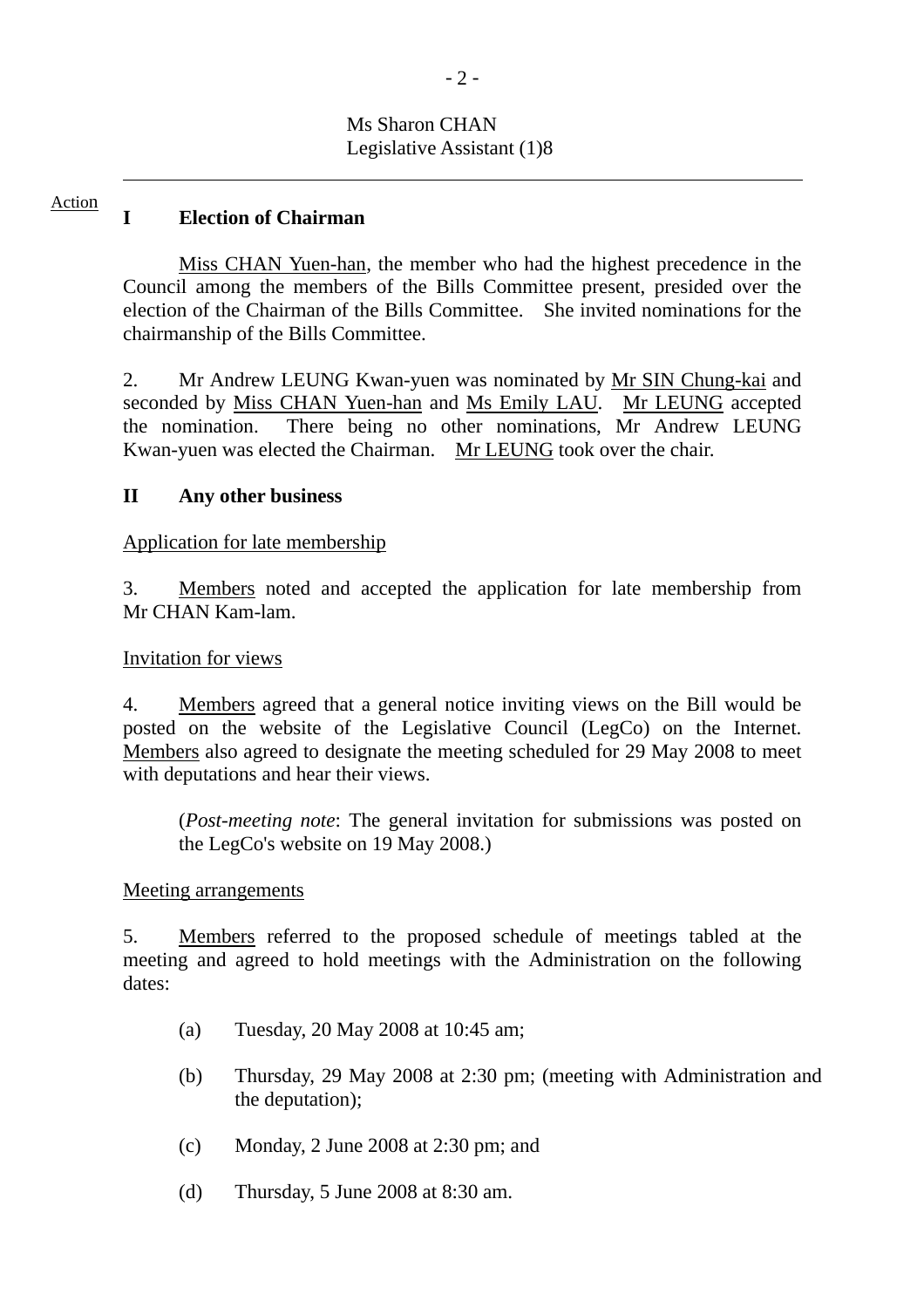(*Post-meeting note*: Notice of the meeting on 20 May 2008 and the schedule of further meetings was issued to members vide LC Paper No. CB(1) 1571/07-08 on 16 May 2008.)

6. There being no other business, the meeting ended at 2:05 pm.

Council Business Division 1 Legislative Council Secretariat 22 May 2008